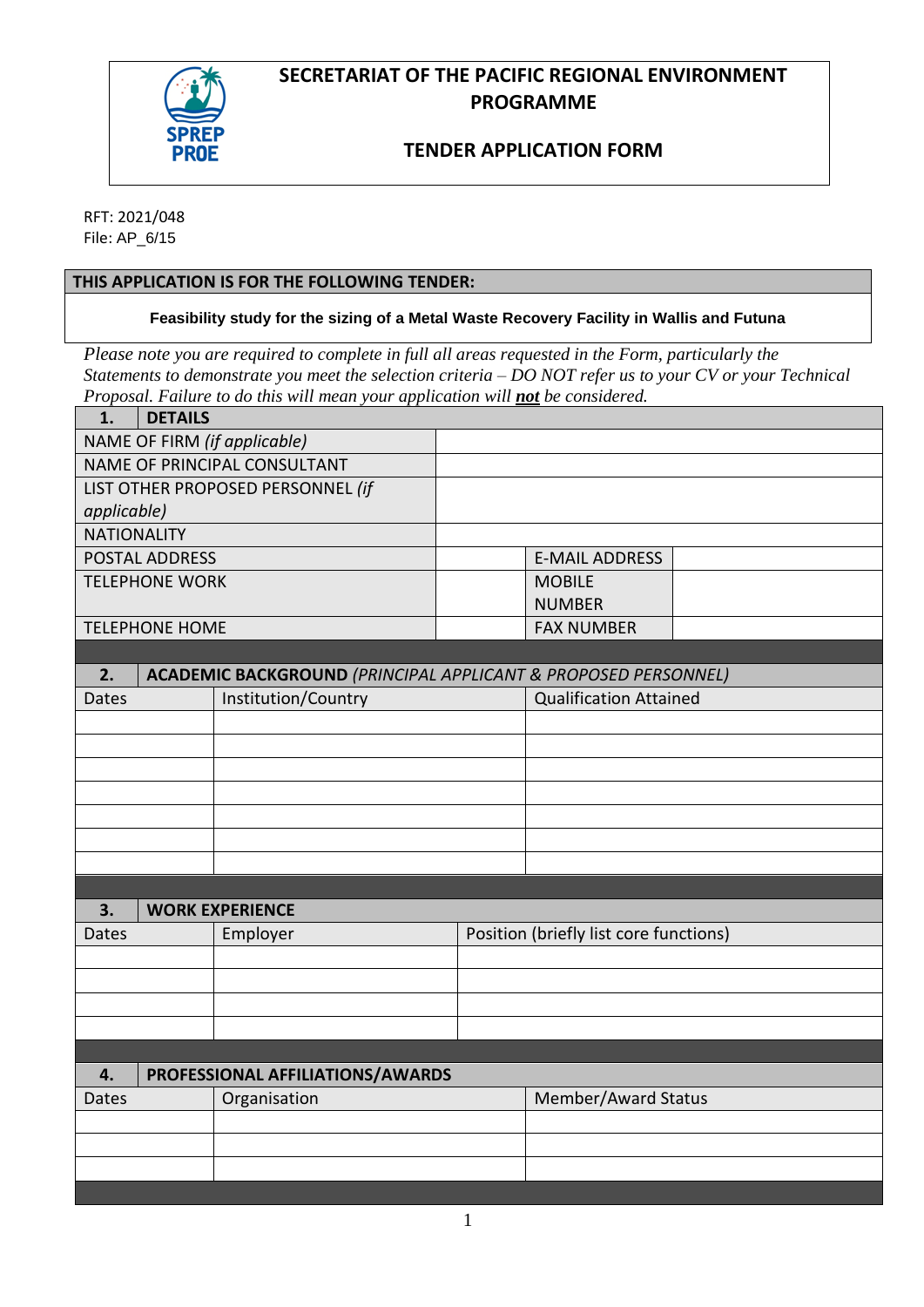| 5.                                                                                                                                                                                                                                             | PROFESSIONAL REFEREES (List at least 3 including the most recent relevant to this job)                                                                                                                                                                                                                   |           |                                           |  |  |  |  |
|------------------------------------------------------------------------------------------------------------------------------------------------------------------------------------------------------------------------------------------------|----------------------------------------------------------------------------------------------------------------------------------------------------------------------------------------------------------------------------------------------------------------------------------------------------------|-----------|-------------------------------------------|--|--|--|--|
| Name                                                                                                                                                                                                                                           |                                                                                                                                                                                                                                                                                                          | Position  | <b>Organisation &amp; Contact Details</b> |  |  |  |  |
|                                                                                                                                                                                                                                                |                                                                                                                                                                                                                                                                                                          |           |                                           |  |  |  |  |
|                                                                                                                                                                                                                                                |                                                                                                                                                                                                                                                                                                          |           |                                           |  |  |  |  |
|                                                                                                                                                                                                                                                |                                                                                                                                                                                                                                                                                                          |           |                                           |  |  |  |  |
|                                                                                                                                                                                                                                                |                                                                                                                                                                                                                                                                                                          |           |                                           |  |  |  |  |
|                                                                                                                                                                                                                                                |                                                                                                                                                                                                                                                                                                          |           |                                           |  |  |  |  |
| 6.                                                                                                                                                                                                                                             | STATE HOW YOU MEET EACH SELECTION CRITERIA                                                                                                                                                                                                                                                               |           |                                           |  |  |  |  |
| <b>CRITERIA 1</b><br>Has a minimum of 8 years' experience in the<br>development of waste management facilities, with<br>particular preference given to the Pacific<br>experience (CVs for each member of project team<br>to be provided) (10%) |                                                                                                                                                                                                                                                                                                          |           |                                           |  |  |  |  |
| <b>CRITERIA 2</b>                                                                                                                                                                                                                              | Minimum of 5 years' experience in conduction of<br>feasibility study in the fields of Waste and<br>Wastewater Management, Environmental<br>Engineering, Climate Change, Environmental<br>Management, or any other related field, with<br>particular preference given to the Pacific<br>experience. (10%) | $\bullet$ |                                           |  |  |  |  |
| <b>CRITERIA 3</b><br>$(10\%)$ .                                                                                                                                                                                                                | Expertise in engaging relevant stakeholders. At<br>least 1 (one) successful project in Pacific country.                                                                                                                                                                                                  | $\bullet$ |                                           |  |  |  |  |
| <b>CRITERIA 4</b><br>The General approach - methodology proposed<br>by the consultant on how he/she will carry out this<br>assignment. (20%)                                                                                                   |                                                                                                                                                                                                                                                                                                          | $\bullet$ |                                           |  |  |  |  |
| <b>CRITERIA 5</b>                                                                                                                                                                                                                              | Show how the consultant(s) will conduct<br>consultations to identify and engage one or more<br>private project leader(s). (15%)                                                                                                                                                                          | $\bullet$ |                                           |  |  |  |  |
| <b>CRITERIA 6</b>                                                                                                                                                                                                                              | Show how the consultant(s) will articulate the<br>collection of data and related information for the<br>preparation of the Feasibility study.<br>Show how the consultant(s) will conduct<br>consultations to identify and engage one or more<br>private project leader(s) and financial partners.        | $\bullet$ |                                           |  |  |  |  |
| (10%)<br><b>CRITERIA 7</b>                                                                                                                                                                                                                     | Timeline – a Gantt chart of work activities<br>including the starting date, data collection, dates<br>of consultations, presentation, etc. (5%)                                                                                                                                                          | $\bullet$ |                                           |  |  |  |  |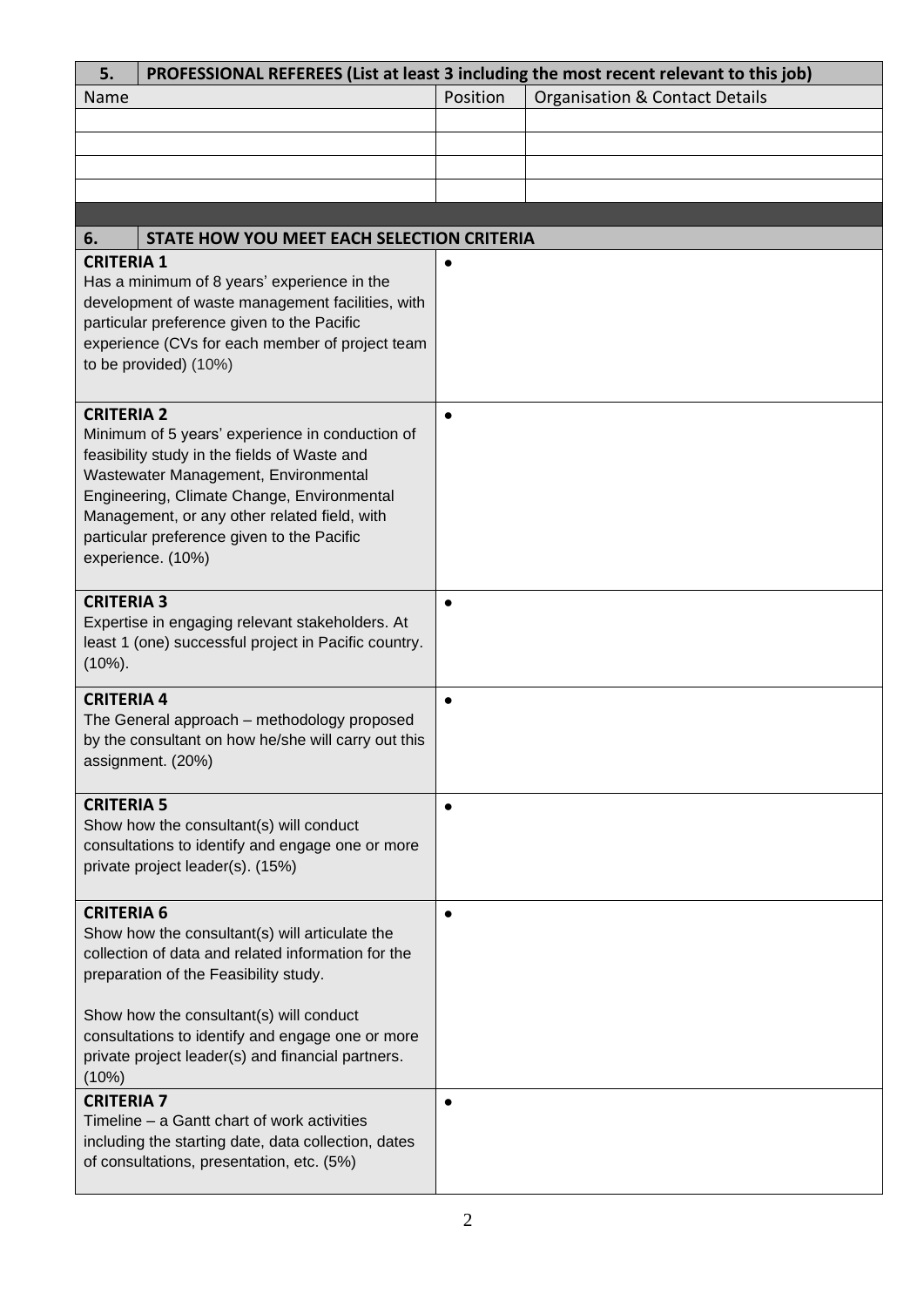| <b>CRITERIA 8</b><br>Cost (20%)                                                                                                                                                                                                                                                                                                  | $\bullet$                                                                                                                            |             |  |  |  |  |
|----------------------------------------------------------------------------------------------------------------------------------------------------------------------------------------------------------------------------------------------------------------------------------------------------------------------------------|--------------------------------------------------------------------------------------------------------------------------------------|-------------|--|--|--|--|
| 7.<br><b>GENERAL INFORMATION</b>                                                                                                                                                                                                                                                                                                 |                                                                                                                                      |             |  |  |  |  |
| Declaration of close relations to<br>any<br>individual who is currently employed at<br>SPREP. Please list name/s and nature of<br>relationship.<br>Declaration Tenderer has no association with                                                                                                                                  |                                                                                                                                      |             |  |  |  |  |
| exclusion criteria, including bankruptcy,<br>fraudulent or negligent practice, violation of<br>property rights, under<br>intellectual<br>a -<br>judgment by the court, misrepresentation,<br>corruption, participation in a criminal<br>organization, money laundering or terrorist<br>financing, child labor, and deficiency in |                                                                                                                                      |             |  |  |  |  |
| capability in complying main obligations.                                                                                                                                                                                                                                                                                        |                                                                                                                                      |             |  |  |  |  |
| Declaration Tenderer (and other proposed<br>personnel) have not been charged with any<br>child related offences                                                                                                                                                                                                                  |                                                                                                                                      |             |  |  |  |  |
| Discipline Record (list past employment<br>disciplinary cases or criminal convictions, if<br>any)                                                                                                                                                                                                                                |                                                                                                                                      |             |  |  |  |  |
| ANY OTHER ADDITIONAL INFORMATION APPLICANT WISHES TO SUBMIT<br>8.                                                                                                                                                                                                                                                                |                                                                                                                                      |             |  |  |  |  |
|                                                                                                                                                                                                                                                                                                                                  |                                                                                                                                      |             |  |  |  |  |
| <b>HOW DID YOU LEARN ABOUT THIS TENDER?</b>                                                                                                                                                                                                                                                                                      |                                                                                                                                      |             |  |  |  |  |
| 9.                                                                                                                                                                                                                                                                                                                               |                                                                                                                                      |             |  |  |  |  |
| 10.<br><b>CERTIFICATION &amp; AUTHORISATION:</b>                                                                                                                                                                                                                                                                                 | All information submitted herewith is true and correct. SPREP has the authority to seek<br>verification of any information provided. |             |  |  |  |  |
|                                                                                                                                                                                                                                                                                                                                  |                                                                                                                                      |             |  |  |  |  |
| <b>Signature</b>                                                                                                                                                                                                                                                                                                                 |                                                                                                                                      | <b>Date</b> |  |  |  |  |

# **The following documents must be attached to this Tender application form:**

▪ Curriculum Vitae – Principal Consultant & Proposed Personnel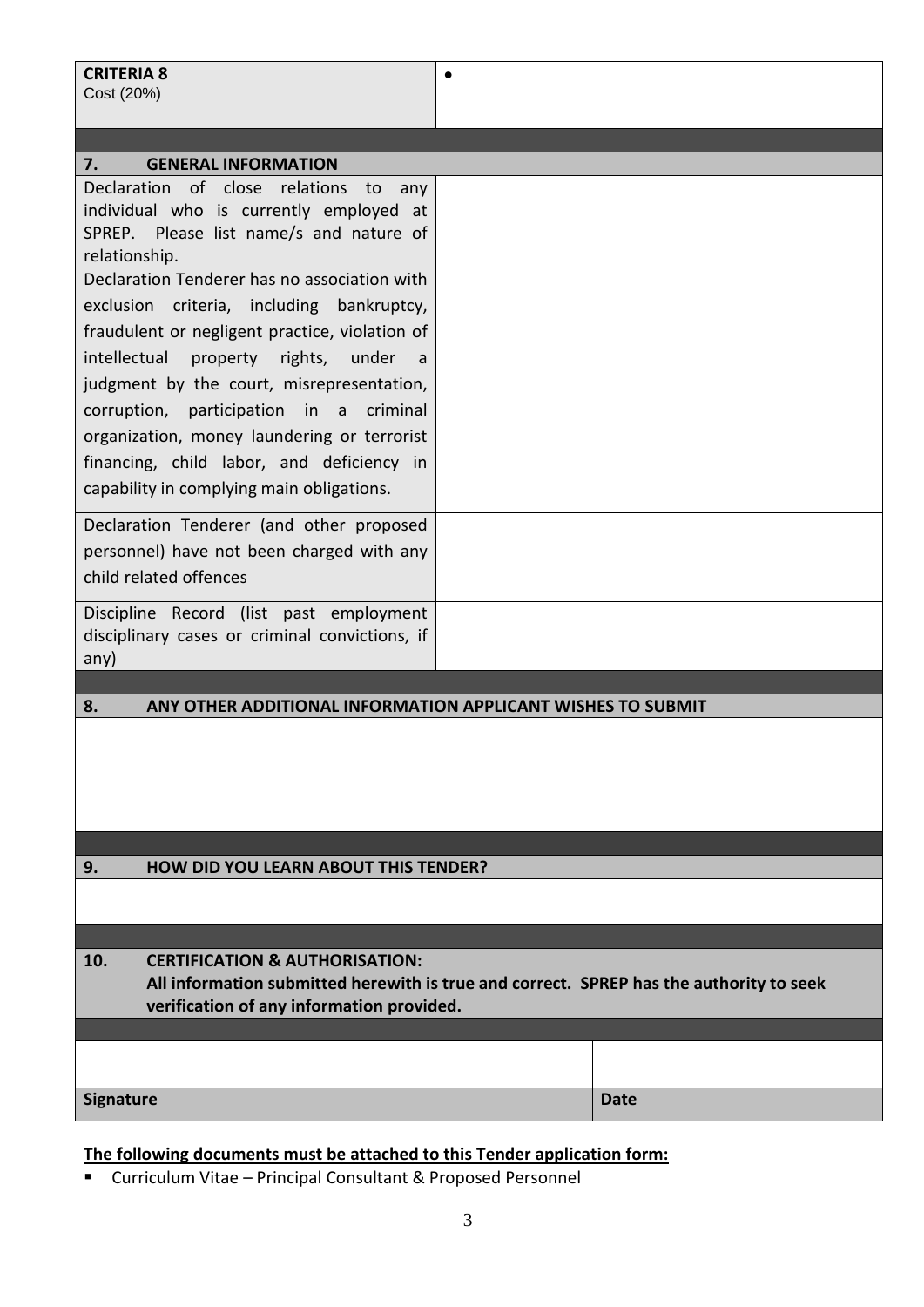- Detailed technical proposal
- Detailed Financial Proposal
- Business Licence
- Any other relevant information to support this tender application